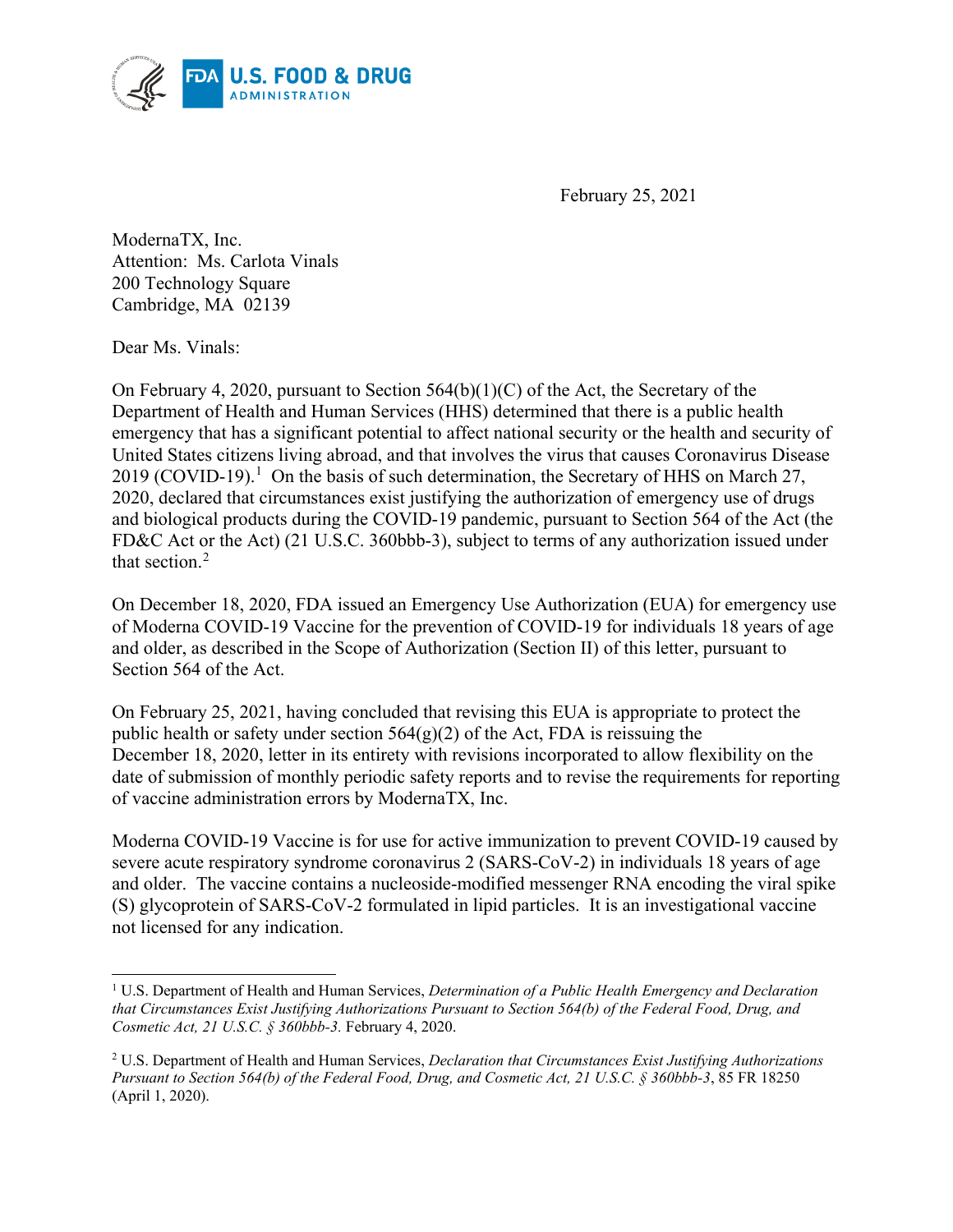FDA reviewed safety and efficacy data from an ongoing phase 3 trial in approximately 30,000 participants randomized 1:1 to receive Moderna COVID-19 Vaccine or saline control. The trial has enrolled participants 18 years of age and older.

FDA's review of the available safety data from 30,351 participants 18 years of age and older, who were followed for a median of 7 weeks after receiving the second dose, did not identify specific safety concerns that would preclude issuance of an EUA. Review of additional safety data from these participants with a median of 9 weeks of follow-up after receipt of the second dose did not change FDA's assessment of safety of the vaccine.

FDA's analysis of the efficacy data from 28,207 participants 18 years of age and older without evidence of SARS-CoV-2 infection prior to dose 1 confirms the vaccine was 94.1% effective (95% confidence interval (CI) 89.3, 96.8) in preventing COVID-19 occurring at least 14 days after the second dose (with 11 COVID-19 cases in the vaccine group compared to 185 COVID-19 cases in the placebo group). In this final scheduled analysis participants had been followed for a median of 9 weeks following the second dose. This result is consistent with that obtained from an interim analysis of efficacy conducted after these participants had been followed for a median of 7 weeks after the second dose (vaccine efficacy 94.5%, 95% CI: 86.5, 97.8).

Based on the safety and effectiveness data, and review of manufacturing information regarding product quality and consistency, it is reasonable to believe that Moderna COVID‑19 Vaccine may be effective. Additionally, it is reasonable to conclude, based on the totality of the scientific evidence available, that the known and potential benefits of Moderna COVID-19 Vaccine outweigh the known and potential risks of the vaccine, for the prevention of COVID-19 in individuals 18 years of age and older. Finally, on December 17, 2020, the Vaccines and Related Biological Products Advisory Committee voted in agreement with this conclusion.

Having concluded that the criteria for issuance of this authorization under Section 564(c) of the Act are met, I am authorizing the emergency use of Moderna COVID-19 Vaccine for the prevention of COVID-19, as described in the Scope of Authorization section of this letter (Section II) and subject to the terms of this authorization.

#### **I. Criteria for Issuance of Authorization**

I have concluded that the emergency use of Moderna COVID-19 Vaccine for the prevention of COVID-19 when administered as described in the Scope of Authorization (Section II) meets the criteria for issuance of an authorization under Section  $564(c)$  of the Act, because:

- 1. SARS-CoV-2 can cause a serious or life-threatening disease or condition, including severe respiratory illness, to humans infected by this virus;
- 2. Based on the totality of scientific evidence available to FDA, it is reasonable to believe that Moderna COVID‑19 Vaccine may be effective in preventing COVID-19, and that, when used under the conditions described in this authorization, the known and potential benefits of Moderna COVID‑19 Vaccine when used to prevent COVID-19 outweigh its known and potential risks; and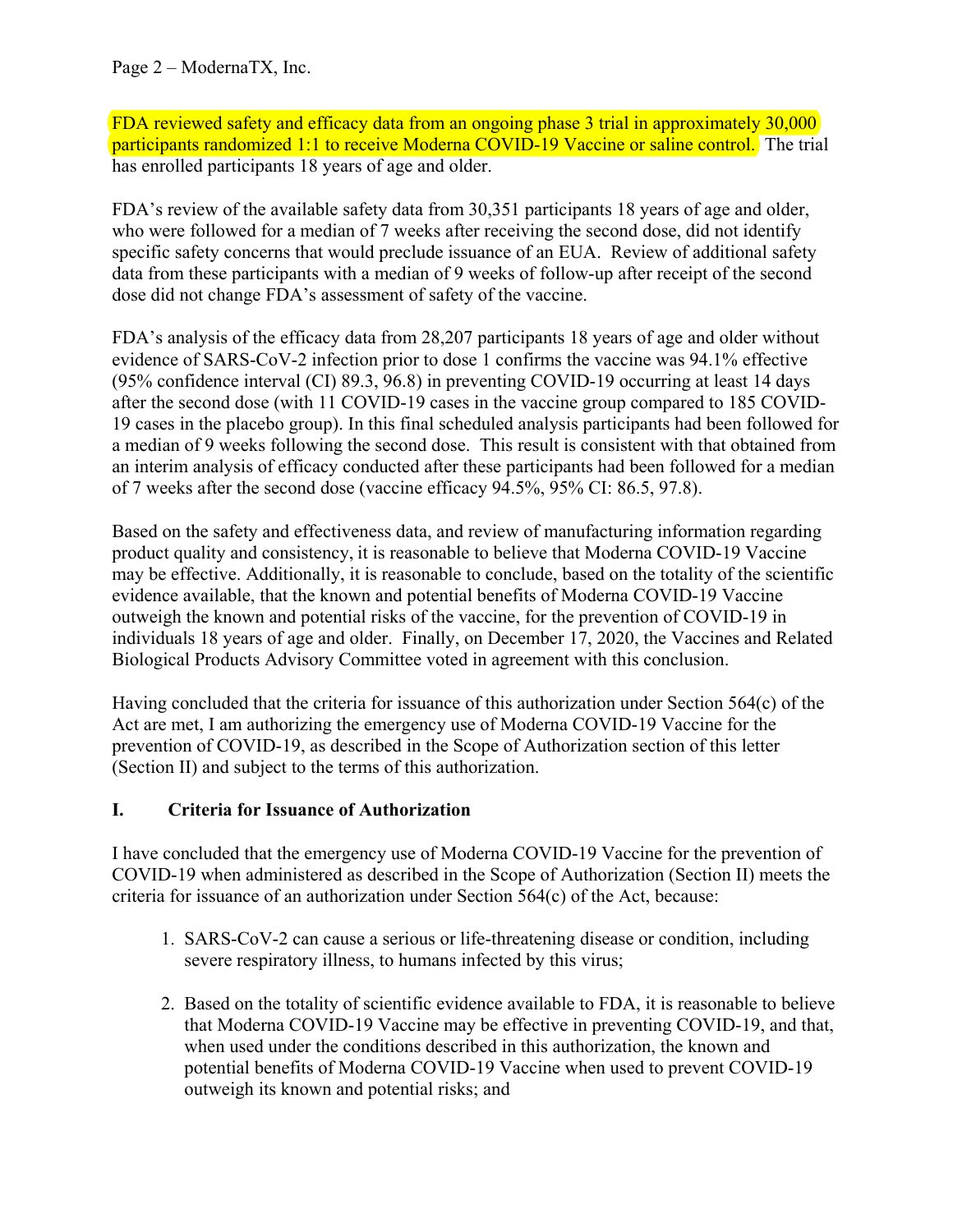3. There is no adequate, approved, and available alternative to the emergency use of Moderna COVID-19 Vaccine to prevent COVID-19.<sup>[3](#page-2-0)</sup>

### **II. Scope of Authorization**

I have concluded, pursuant to Section  $564(d)(1)$  of the Act, that the scope of this authorization is limited as follows:

- ModernaTX, Inc. will supply Moderna COVID-19 Vaccine either directly or through authorized distributor(s)<sup>[4](#page-2-1)</sup> to emergency response stakeholders<sup>[5](#page-2-2)</sup> as directed by the U.S. government, including the Centers for Disease Control and Prevention (CDC) and/or other designee, for use consistent with the terms and conditions of this EUA;
- The Moderna COVID-19 Vaccine covered by this authorization will be administered by vaccination providers<sup>[6](#page-2-3)</sup> and used only to prevent COVID-19 in individuals ages 18 and older; and
- The Moderna COVID-19 Vaccine may be administered by a vaccination provider without an individual prescription for each vaccine recipient.

<span id="page-2-0"></span><sup>&</sup>lt;sup>3</sup> No other criteria of issuance have been prescribed by regulation under Section 564(c)(4) of the Act.

<span id="page-2-1"></span><sup>4</sup> "Authorized Distributor(s)" are identified by ModernaTX, Inc. or, if applicable, by a U.S. government entity, such as the Centers for Disease Control and Prevention (CDC) and/or other designee, as an entity or entities allowed to distribute authorized Moderna COVID‑19 Vaccine.

<span id="page-2-2"></span> $<sup>5</sup>$  For purposes of this letter, "emergency response stakeholder" refers to a public health agency and its delegates that</sup> have legal responsibility and authority for responding to an incident, based on political or geographical boundary lines (e.g., city, county, tribal, territorial, State, or Federal), or functional (e.g., law enforcement or public health range) or sphere of authority to administer, deliver, or distribute vaccine in an emergency situation. In some cases (e.g., depending on a state or local jurisdiction's COVID-19 vaccination response organization and plans), there might be overlapping roles and responsibilities among "emergency response stakeholders" and "vaccination providers" (e.g., if a local health department is administering COVID-19 vaccines; if a pharmacy is acting in an official capacity under the authority of the state health department to administer COVID-19 vaccines). In such cases, it is expected that the conditions of authorization that apply to emergency response stakeholders and vaccination providers will all be met.

<span id="page-2-3"></span><sup>6</sup> For purposes of this letter, "vaccination provider" refers to the facility, organization, or healthcare provider licensed or otherwise authorized by the emergency response stakeholder (e.g., non-physician healthcare professionals, such as nurses and pharmacists pursuant to state law under a standing order issued by the state health officer) to administer or provide vaccination services in accordance with the applicable emergency response stakeholder's official COVID-19 vaccination and emergency response plan(s) and who is enrolled in the CDC COVID-19 Vaccination Program. For purposes of this letter, "healthcare provider" also refers to a person authorized by the U.S. Department of Health and Human Services (e.g., under the PREP Act Declaration for Medical Countermeasures against COVID-19) to administer FDA-authorized COVID-19 vaccine (e.g., qualified pharmacy technicians and State-authorized pharmacy interns acting under the supervision of a qualified pharmacist). See, e.g., HHS. *Fourth Amendment to the Declaration Under the Public Readiness and Emergency Preparedness Act for Medical Countermeasures Against COVID-19 and Republication of the Declaration*. 85 FR 79190 (December 9, 2020).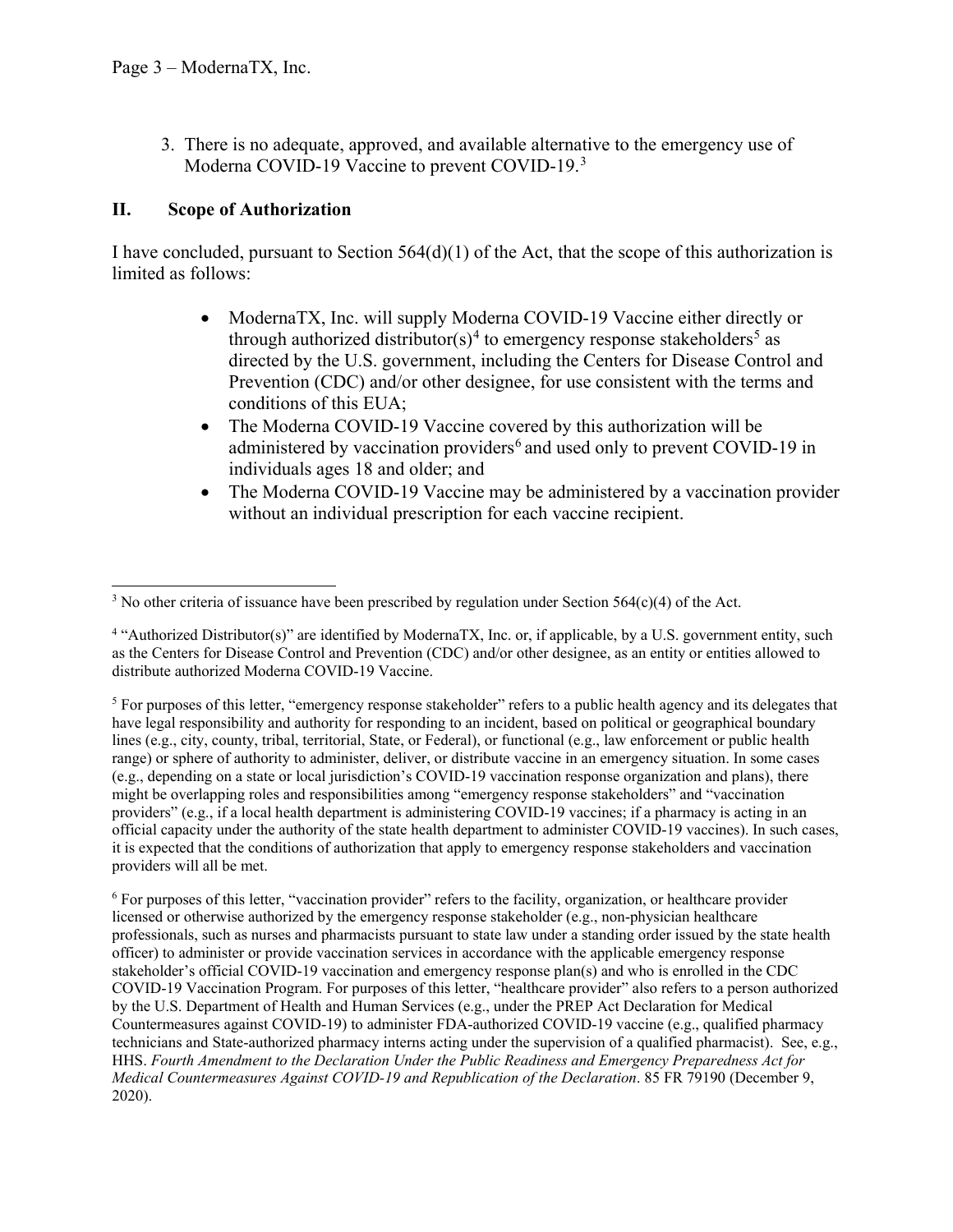# **Product Description**

The Moderna COVID-19 Vaccine is supplied as a frozen suspension in multiple dose vials.. The Moderna COVID-19 Vaccine does not contain a preservative.

Each 0.5 mL dose of the Moderna COVID-19 Vaccine contains 100 mcg of a nucleosidemodified messenger RNA encoding the viral spike (S) glycoprotein of SARS-CoV-2. Each dose of the Moderna COVID-19 Vaccine also includes the following ingredients: lipids (SM-102; 1,2 dimyristoyl-rac-glycero-3-methoxypolyethylene glycol-2000 [PEG2000-DMG]; cholesterol; and 1,2-distearoyl-sn-glycero-3-phosphocholine [DSPC]), tromethamine, tromethamine hydrochloride, acetic acid, sodium acetate, and sucrose.

The dosing regimen is two doses of 0.5 mL each, one month apart.

The manufacture of the authorized Moderna COVID-19 Vaccine is limited to those facilities identified and agreed upon in the ModernaTX, Inc. request for authorization.

The Moderna COVID-19 Vaccine vial label and carton labels are clearly marked for "Emergency Use Authorization." The Moderna COVID‑19 Vaccine is authorized to be distributed, stored, further redistributed, and administered by emergency response stakeholders when packaged in the authorized manufacturer packaging (i.e., vials and cartons), despite the fact that the vial and carton labels may not contain information that otherwise would be required under the FD&C Act.

The Moderna COVID-19 Vaccine is authorized for emergency use with the following productspecific information required to be made available to vaccination providers and recipients, respectively (referred to as "authorized labeling"):

- Fact Sheet for Healthcare Providers Administering Vaccine (Vaccination Providers): Emergency Use Authorization (EUA) of the Moderna COVID‑19 Vaccine to Prevent Coronavirus Disease 2019 (COVID-19)
- Fact Sheet for Recipients and Caregivers: Emergency Use Authorization (EUA) of the Moderna COVID‑19 Vaccine to Prevent Coronavirus Disease 2019 (COVID-19) in Individuals 18 Years of Age and Older

I have concluded, pursuant to Section 564(d)(2) of the Act, that it is reasonable to believe that the known and potential benefits of Moderna COVID-19 Vaccine, when used to prevent COVID-19 and used in accordance with this Scope of Authorization (Section II), outweigh its known and potential risks.

I have concluded, pursuant to Section  $564(d)(3)$  of the Act, based on the totality of scientific evidence available to FDA, that it is reasonable to believe that Moderna COVID-19 Vaccine may be effective in preventing COVID-19 when used in accordance with this Scope of Authorization (Section II), pursuant to Section  $564(c)(2)(A)$  of the Act.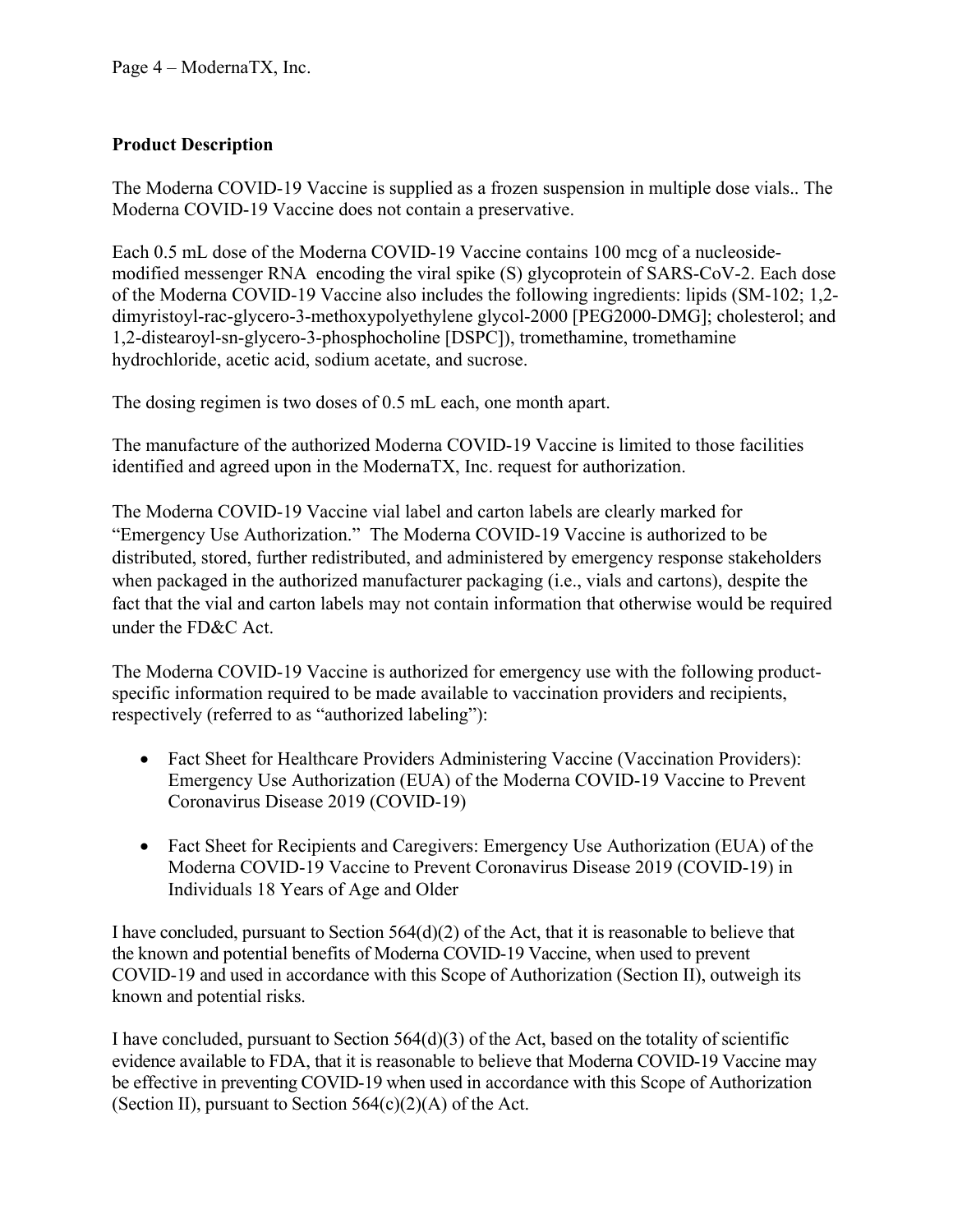Page 5 – ModernaTX, Inc.

Having reviewed the scientific information available to FDA, including the information supporting the conclusions described in Section I above, I have concluded that Moderna COVID‑19 Vaccine (as described in this Scope of Authorization (Section II)) meets the criteria set forth in Section 564(c) of the Act concerning safety and potential effectiveness.

The emergency use of Moderna COVID-19 Vaccine under this EUA must be consistent with, and may not exceed, the terms of the Authorization, including the Scope of Authorization (Section II) and the Conditions of Authorization (Section III). Subject to the terms of this EUA and under the circumstances set forth in the Secretary of HHS's determination under Section 564(b)(1)(C) described above and the Secretary of HHS's corresponding declaration under Section 564(b)(1), Moderna COVID‑19 Vaccine is authorized to prevent COVID-19 in individuals 18 years of age and older as described in the Scope of Authorization (Section II) under this EUA, despite the fact that it does not meet certain requirements otherwise required by applicable federal law.

## **III. Conditions of Authorization**

Pursuant to Section 564 of the Act, I am establishing the following conditions on this authorization:

ModernaTX, Inc. and Authorized Distributor(s)

- A. ModernaTX, Inc. and authorized distributor(s) will ensure that the authorized Moderna COVID-19 Vaccine is distributed, as directed by the U.S. government, including CDC and/or other designee, and the authorized labeling (i.e., Fact Sheets) will be made available to vaccination providers, recipients, and caregivers consistent with the terms of this letter.
- B. ModernaTX, Inc. and authorized distributor(s) will ensure that appropriate storage and cold chain is maintained until delivered to emergency response stakeholders' receipt sites.
- C. ModernaTX, Inc. will ensure that the terms of this EUA are made available to all relevant stakeholders (e.g., emergency response stakeholders, authorized distributors, and vaccination providers) involved in distributing or receiving authorized Moderna COVID‑19 Vaccine. ModernaTX, Inc. will provide to all relevant stakeholders a copy of this letter of authorization and communicate any subsequent amendments that might be made to this letter of authorization and its authorized labeling.
- D. ModernaTX, Inc. may develop and disseminate instructional and educational materials (e.g., video regarding vaccine handling, storage/cold-chain management, preparation, disposal) that are consistent with the authorized emergency use of the vaccine as described in the letter of authorization and authorized labeling, without FDA's review and concurrence, when necessary to meet public health needs during an emergency. Any instructional and educational materials that are inconsistent with the authorized labeling are prohibited.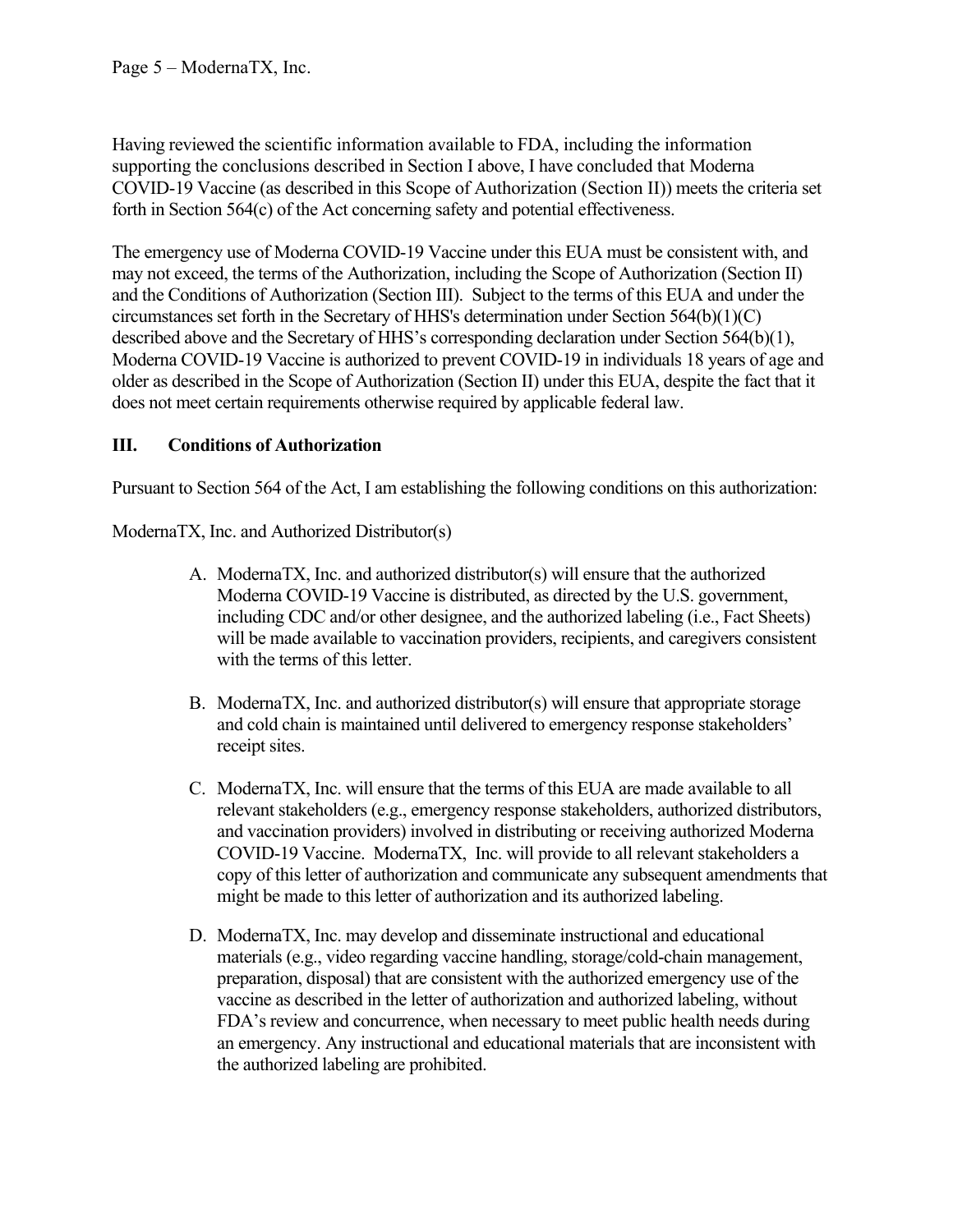- E. ModernaTX, Inc. may request changes to this authorization, including to the authorized Fact Sheets for Moderna COVID‑19 Vaccine. Any request for changes to this EUA must be submitted to Office of Vaccines Research and Review (OVRR)/Center for Biologics Evaluation and Research (CBER). Such changes require appropriate authorization prior to implementation<sup>[7](#page-5-0)</sup>.
- F. ModernaTX, Inc. will report to Vaccine Adverse Event Reporting System (VAERS):
	- Serious adverse events (irrespective of attribution to vaccination);
	- Cases of Multisystem Inflammatory Syndrome in adults; and
	- Cases of COVID-19 that result in hospitalization or death, that are reported to ModernaTX, Inc.

These reports should be submitted to VAERS as soon as possible but no later than 15 calendar days from initial receipt of the information by ModernaTX, Inc.

- G. ModernaTX, Inc. must submit to Investigational New Drug application (IND) number 19745 periodic safety reports at monthly intervals, in accordance with a due date agreed upon with the Office of Biostatistics and Epidemiology (OBE), beginning after the first full calendar month after authorization. Each periodic safety report is required to contain descriptive information which includes:
	- A narrative summary and analysis of adverse events submitted during the reporting interval, including interval and cumulative counts by age groups, special populations (e.g., pregnant women), and adverse events of special interest;
	- A narrative summary and analysis of vaccine administration errors, whether or not associated with an adverse event, that were identified since the last reporting interval;
	- Newly identified safety concerns in the interval; and
	- Actions taken since the last report because of adverse experiences (for example, changes made to Healthcare Providers Administering Vaccine (Vaccination Providers) Fact Sheet, changes made to studies or studies initiated).
- H. No changes will be implemented to the description of the product, manufacturing process, facilities, or equipment without notification to and concurrence by the Agency.
- I. All manufacturing facilities will comply with Current Good Manufacturing Practice requirements.

<span id="page-5-0"></span> $7$  The following types of revisions may be authorized without reissuing this letter: (1) changes to the authorized labeling; (2) non-substantive editorial corrections to this letter; (3) new types of authorized labeling, including new fact sheets; (4) new carton/container labels; (5) expiration dating extensions; (6) changes to manufacturing processes, including tests or other authorized components of manufacturing; (7) new conditions of authorization to require data collection or study. For changes to the authorization, including the authorized labeling, of the type listed in (3), (6), or (7), review and concurrence is required from the Preparedness and Response Team (PREP)/Office of the Center Director (OD)/CBER and the Office of Counterterrorism and Emerging Threats (OCET)/Office of the Chief Scientist (OCS).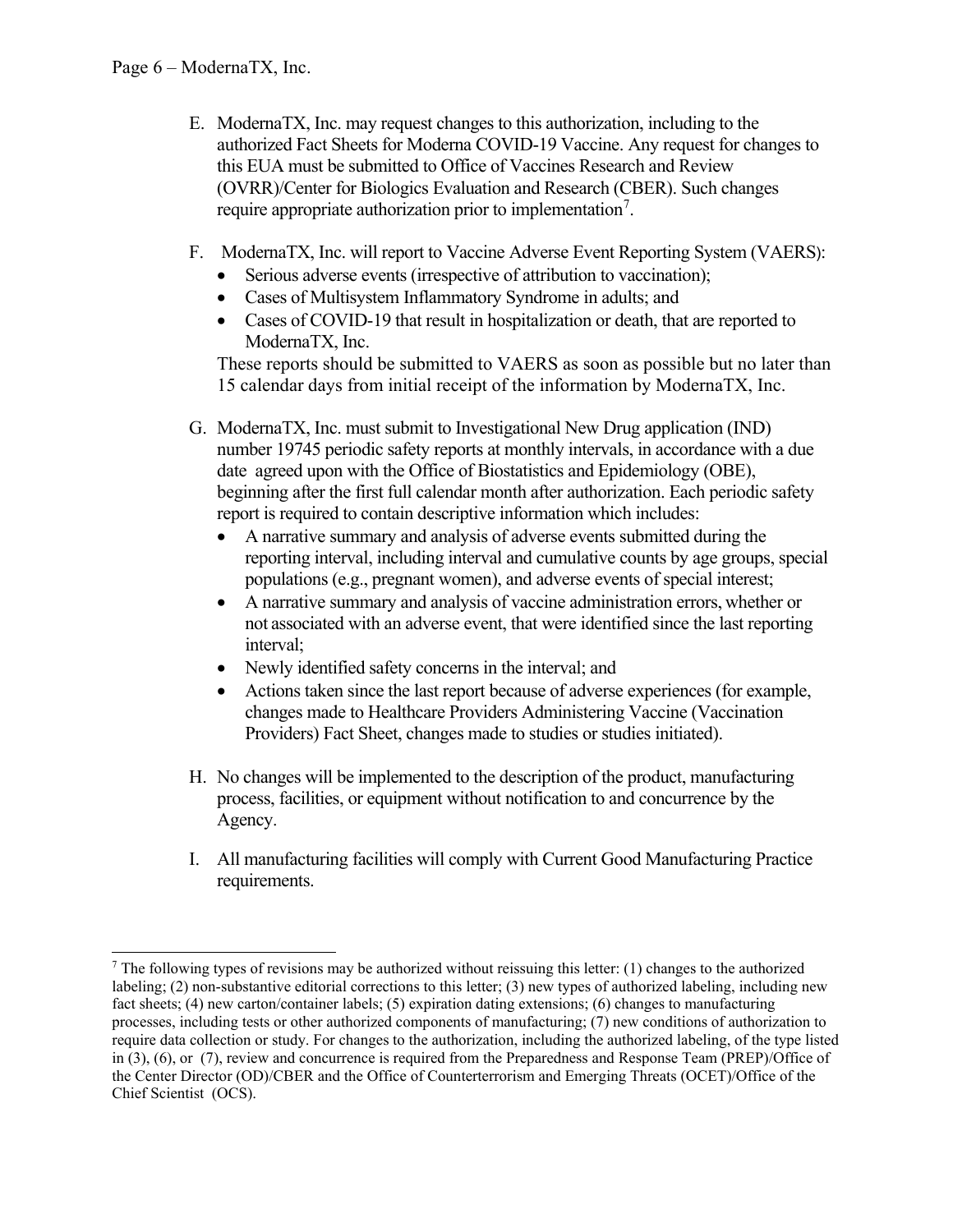- J. ModernaTX, Inc. will submit to the EUA file Certificates of Analysis (CoA) for each drug product lot at least 48 hours prior to vaccine distribution. The CoA will include the established specifications and specific results for each quality control test performed on the final drug product lot.
- K. ModernaTX, Inc. will submit to the EUA file quarterly manufacturing reports that include a listing of all Drug Substance and Drug Product lots produced after issuance of this authorization. This report must include lot number, manufacturing site, date of manufacture, and lot disposition, including those lots that were quarantined for investigation or those lots that were rejected. Information on the reasons for lot quarantine or rejection must be included in the report. The first report is due July 2021.
- L. ModernaTX, Inc. and authorized distributor(s) will maintain records regarding release of Moderna COVID‑19 Vaccine for distribution (i.e., lot numbers, quantity, release date).
- M. ModernaTX, Inc. and authorized distributor(s) will make available to FDA upon request any records maintained in connection with this EUA.
- N. ModernaTX, Inc. will conduct post-authorization observational studies to evaluate the association between Moderna COVID-19 Vaccine and a pre-specified list of adverse events of special interest, along with deaths and hospitalizations, and severe COVID-19. The study population should include individuals administered the authorized Moderna COVID-19 Vaccine under this EUA in the general U.S. population (18 years of age and older), populations of interest such as healthcare workers, pregnant women, immunocompromised individuals, subpopulations with specific comorbidities. The studies should be conducted in large scale databases with an active comparator. ModernaTX, Inc. will provide protocols and status update reports to the IND 19745 with agreed-upon study designs and milestone dates.
- O. ModernaTX, Inc., working with its contract research organization, will continue to monitor the performance of its clinical investigators in ongoing clinical studies of its vaccine and will report to FDA promptly any significant deviations from the protocols.

#### Emergency Response Stakeholders

- P. Emergency response stakeholders will identify vaccination sites to receive authorized Moderna COVID-19 Vaccine and ensure its distribution and administration, consistent with the terms of this letter and CDC's COVID-19 Vaccination Program.
- Q. Emergency response stakeholders will ensure that vaccination providers within their jurisdictions are aware of this letter of authorization, and the terms herein and any subsequent amendments that might be made to the letter of authorization, instruct them about the means through which they are to obtain and administer the vaccine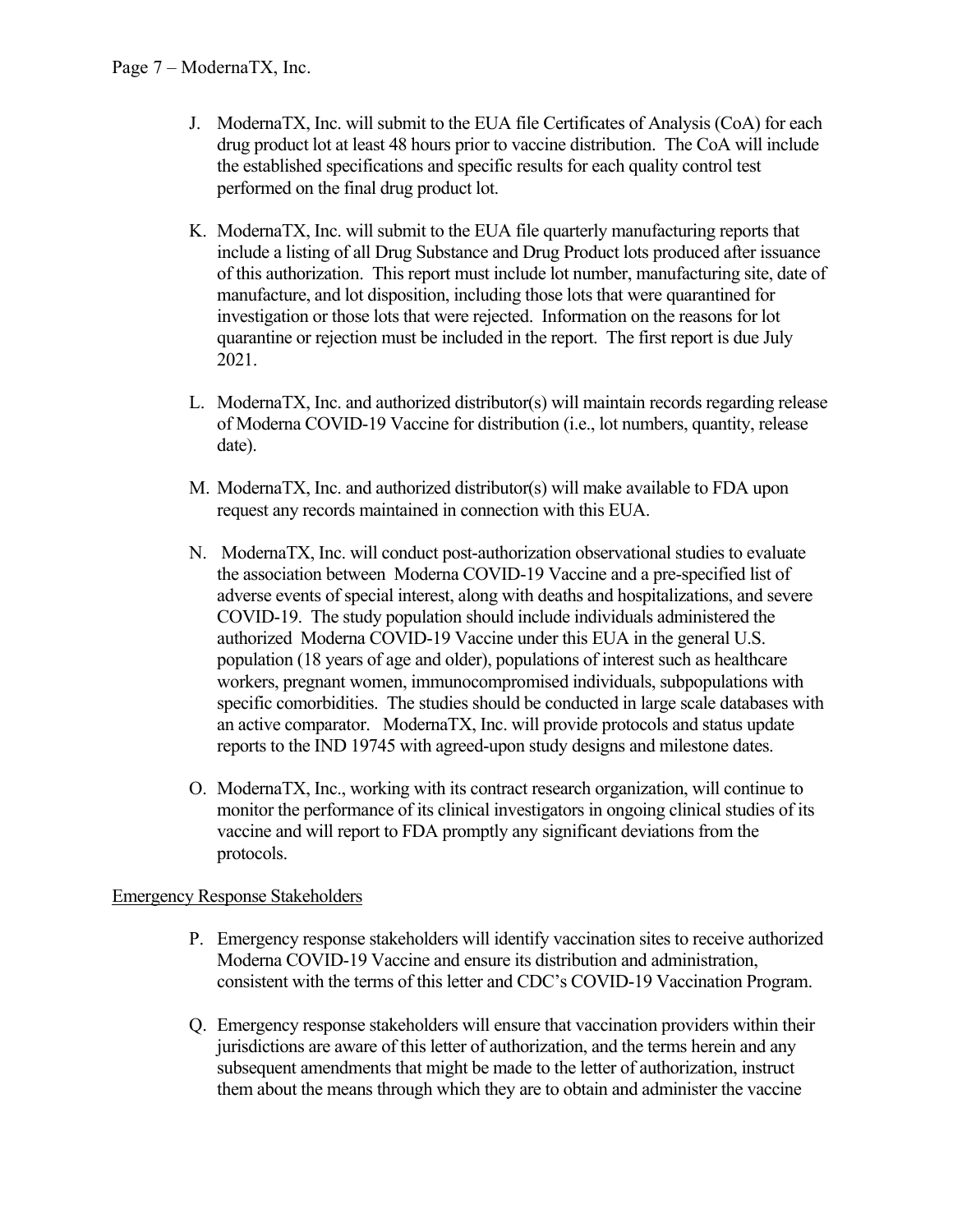under the EUA, and ensure that the authorized labeling [i.e., Fact Sheet for Healthcare Providers Administering Vaccine (Vaccination Providers) and Fact Sheet for Recipients and Caregivers] is made available to vaccination providers through appropriate means (e.g., e-mail, website).

R. Emergency response stakeholders receiving authorized Moderna COVID-19 Vaccine will ensure that appropriate storage and cold chain is maintained.

#### Vaccination Providers

- S. Vaccination providers will administer the vaccine in accordance with the authorization and will participate and comply with the terms and training required by CDC's COVID-19 Vaccination Program.
- T. Vaccination providers will provide the Fact Sheet for Recipients and Caregivers to each individual receiving vaccination and provide the necessary information for receiving their second dose.
- U. Vaccination providers administering Moderna COVID‑19 Vaccine must report the following information associated with the administration of Moderna COVID-19 Vaccine of which they become aware to VAERS in accordance with the Fact Sheet for Healthcare Providers Administering Vaccine (Vaccination Providers):
	- Vaccine administration errors whether or not associated with an adverse event
	- Serious adverse events (irrespective of attribution to vaccination)
	- Cases of Multisystem Inflammatory Syndrome in adults
	- Cases of COVID-19 that result in hospitalization or death

Complete and submit reports to VAERS online at

https://vaers.hhs.gov/reportevent.html. The VAERS reports should include the words " Moderna COVID-19 Vaccine EUA" in the description section of the report. More information is available at vaers.hhs.gov or by calling 1-800-822- 7967. To the extent feasible, report to ModernaTX, Inc., by contacting 1-866-663- 3762, by providing a copy of the VAERS form to ModernaTX, Inc., Fax: 1-866- 599-1342 or by email; ModernaPV@modernatx.com.

- V. Vaccination providers will conduct any follow-up requested by the U.S government, including CDC, FDA, or other designee, regarding adverse events to the extent feasible given the emergency circumstances.
- W. Vaccination providers will monitor and comply with CDC and/or emergency response stakeholder vaccine management requirements (e.g., requirements concerning obtaining, tracking, and handling vaccine) and with requirements concerning reporting of vaccine administration data to CDC.
- X. Vaccination providers will ensure that any records associated with this EUA are